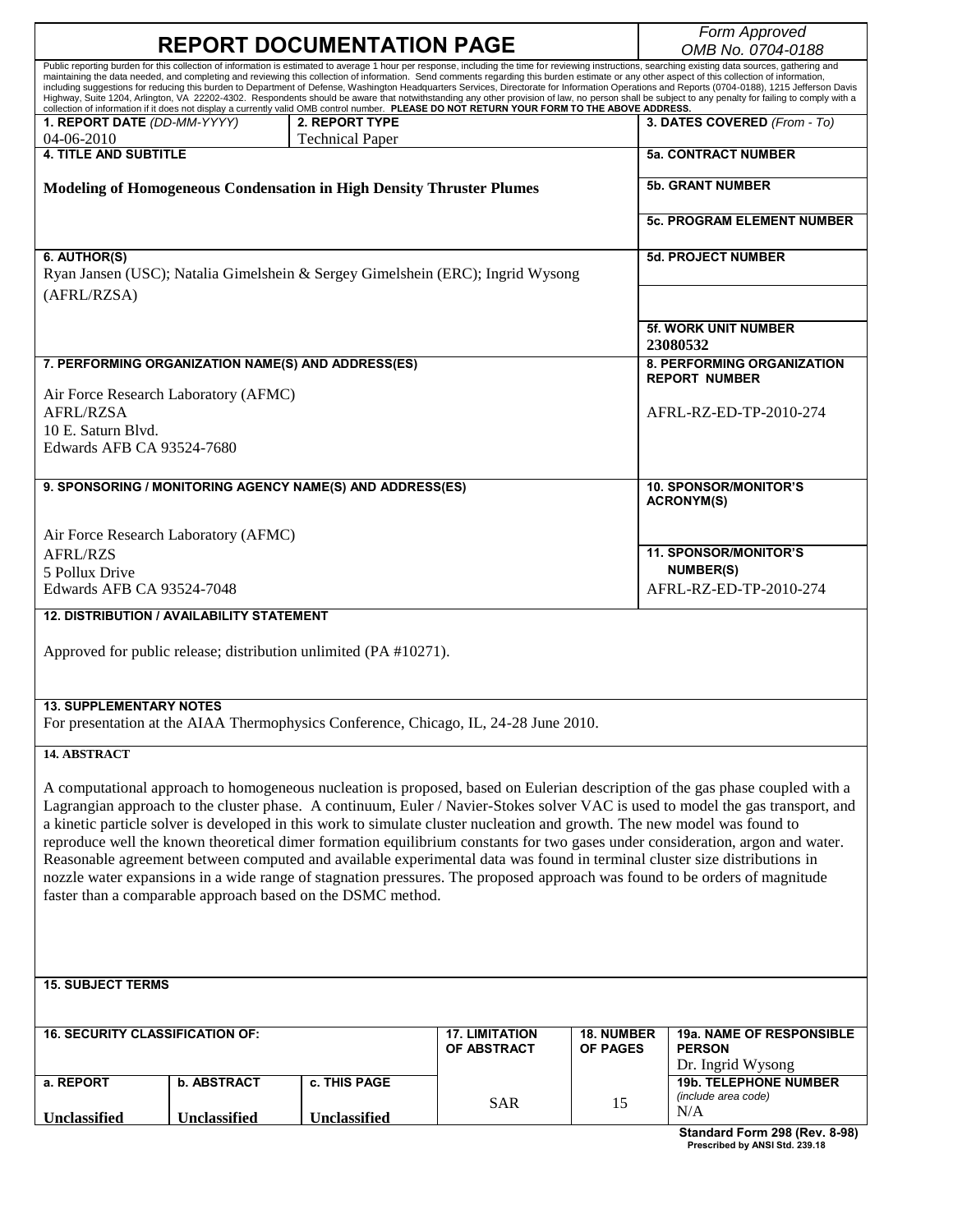# Modeling of Homogeneous Condensation in High Density Thruster Plumes

Ryan Jansen<sup>∗</sup>

University of Southern California, Los Angeles, CA 90089

Natalia Gimelshein† and Sergey Gimelshein† ERC, Inc., Edwards AFB, CA 93524

Ingrid Wysong‡

Air Force Research Laboratory, Edwards AFB, CA 93524

A computational approach to homogeneous nucleation is proposed, based on Eulerian description of the gas phase coupled with a Lagrangian approach to the cluster phase. A continuum, Euler / Navier-Stokes solver VAC is used to model the gas transport, and a kinetic particle solver is developed in this work to simulate cluster nucleation and growth. The new model was found to reproduce well the known theoretical dimer formation equilibrium constants for two gases under consideration, argon and water. Reasonable agreement between computed and available experimental data was found in terminal cluster size distributions in nozzle water expansions in a wide range of stagnation pressures. The proposed approach was found to be orders of magnitude faster than a comparable approach based on the DSMC method.

# I. Introduction

Homogeneous condensation plays an important role in many atmospheric and technological processes, and understanding of its physical mechanisms and dependencies is critical for a number of engineering applications. One of such applications, pertaining to post boost vehicle operations at very high altitudes, is related to thruster plume expansion into surrounding rarefied atmosphere.<sup>1</sup> It is well known that particulates of different kind are the main contributor to sunlight scattering observed in high altitude plumes. The effect of sunlight scattering in plumes in which neither carbon soot nor alumina particles were present, with the specific example of the Apollo 8 translunar injection burn,<sup>2</sup> indicates that particles must be formed in the rapid expansion of the exhaust to rarefied atmosphere, mostly from the condensation of water vapor and other combustion products in the plume.

Condensation in the rapidly expanding flows has been observed experimentally as early as mid-30s,<sup>3</sup> and has been extensively studied in the following decades (see for example Ref. 4 and the references therein). Computational modeling of expanding condensing flows has a shorter, although still a respectable history. In the past, two different approaches have been used to describe homogeneous condensation and, in particular, cluster nucleation (formation of small clusters from monomers) in non-equilibrium environment of rapid expansions. In the first approach, based on the classical nucleation theory  $(CNT)^5$  and equilibrium thermodynamics, the key process is the formation of the smallest stable droplets possible, so-called critical clusters, through unimolecular reactions of cluster growth and decay. The classical theory calculates the condensation and evaporation rates using the Gibbs distributions and the principle of detailed balance, and the nucleation rate is then calculated assuming a steady state condition.<sup>6</sup>

The main principles of the classical nucleation theory in combination with the conventional compressible Navier-Stokes gas dynamic equations were used by a number of researchers to numerically predict multi-

<sup>∗</sup>Undergraduate Student, Astronautical Engineering

<sup>†</sup>Consultant

<sup>‡</sup>Branch Chief, Propulsion Directorate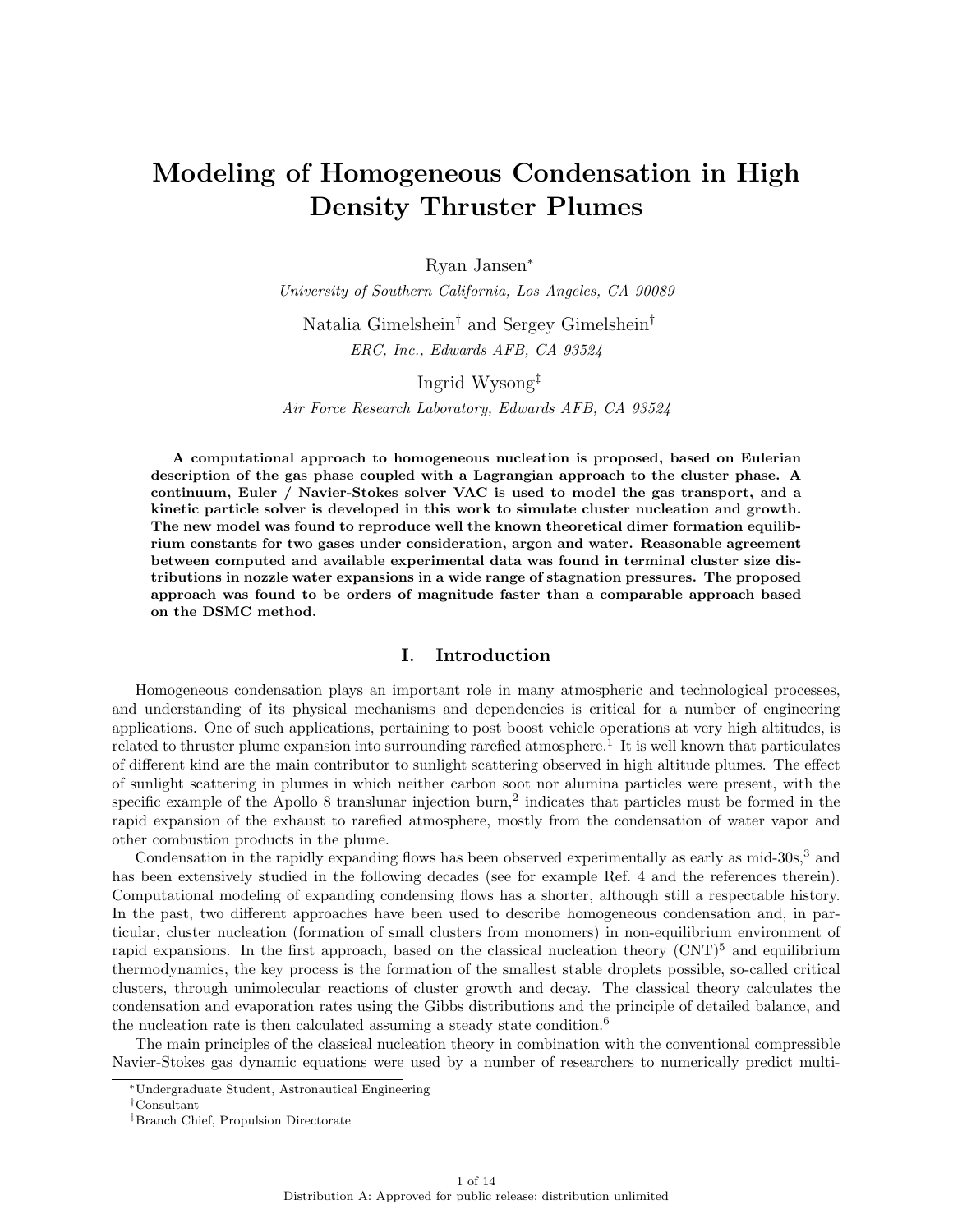dimensional condensing flows (see, for example, Refs. 7–9). The important part of these models is the creation of cluster nuclei at some critical size that depends on local gas conditions. The nucleation rate is governed by CNT, and droplet growth can be derived on the basis of heat transfer conditions surrounding the droplet (the description of Ref. 10 was used in Ref. 8). Both Lagrangian<sup>8</sup> and Eulerian<sup>7</sup> description of condensed droplets was used in the literature.

An alternative approach to modeling homogeneous condensation, is based on some assumed shape of the droplet size distribution function, usually lognormal. In Ref. 11, this assumption is coupled with the a modified form of the Hertz-Knudsen equation, which gives a droplet-gas mass transfer rate as the difference between incoming fluxes from the gas phase and evaporative fluxes from the droplet; a standard Eulerian description was used to model the two-phase flow. In Ref. 12, viscous compressible reduced Navier-Stokes equations<sup>13</sup> are used for the gas phase, while polydisperse particle behavior is described by an Eulerian aerosol moment model which accounts for particle transport due to convection, diffusion, inertia and thermophoresis, as well as particle dynamics due to coagulation, nucleation and condensation. Yet another numerical approach, which uses many of the CNT assumptions, and has been applied mostly to turbulent condensing flows, is based on a semi-Lagrangian treatment of droplets.<sup>14, 15</sup> Semi-Lagrangian methods combine both Eulerian and Lagrangian points of view: a scalar field is discretized on a Eulerian grid, but is advanced in time using a Lagrangian technique.

While different methods were applied to predict cluster nucleation and growth in gas flows, most of the researchers that used the classical nucleation theory applied an Eulerian approach to the gaseous phase, usually based on the solution of full or reduced Navier-Stokes equations. A different strategy was proposed in Ref. 16, where a particle-based direct simulation Monte Carlo  $(DSMC)$  method<sup>17</sup> was used to compute the gas flow. A Lagrangian technique was applied to model cluster evolution. Similar to Ref. 7, new clusters were created at a critical size, and their further growth was calculated with the CNT approach.

Some important assumptions of the CNT, such as unimolecular reactions of cluster growth and decay and the use of the principle of detailed balance that implies thermodynamic equilibrium, limit its applicability as a prediction tool for highly non-equilibrium flows, such as rapidly expanding plumes. In such flows, the impact of thermal non-equilibrium between gas and particles is expected to significantly impact the growth rates and cluster size distributions. Moreover, the cluster size distribution may have a significantly more complex shape than the lognormal distribution often used in the literature. An illustrative example of such complex distributions was provided in Ref. 18, where the terminal cluster size distributions were measured in water and ammonia expansions for a wide range of stagnation pressures and temperatures; the results were obtained by doping the water and ammonia clusters by one Na atom, which was photoionized close to the threshold without fragmentation.

The experimental study<sup>18</sup> showed that for lower pressures, the size distribution is exponential; for higher pressures, the size distribution approaches the lognormal profile, and for intermediate pressures, it was a complex bi-modal shape. The transition from the exponential to bi-modal shape was explained by changing governing mechanisms of cluster growth. For lower pressures, the clusters grow mostly through monomer sticking, while at higher pressures, the main mechanism is cluster-cluster collisions and coalescence. The bimodal shape of the cluster size distribution function for intermediate plenum pressures was attributed in Ref. 18 to the processes of coalescence of small particles (such as dimers and trimers) on larger clusters and of coagulation of larger clusters. A bimodal distribution of cluster sizes was measured<sup>18</sup> for a number of chamber pressures, varied by up to an order of magnitude; typically, it was observed when the average cluster size was from below 100 to about 1000. These cluster sizes are believed to be largely occurring in a number of applications, including rocket thruster plumes.

The inability of CNT based methods to accurately predict the cluster size distributions in strongly nonequilibrium flows dictates the use of the second approach, known as the kinetic approach, which treats nucleation as the process of kinetic chemical aggregation.<sup>19</sup> Unlike CNT, the kinetic approach does not assume local thermodynamic equilibrium. Instead, a microscopic process of the interactions of monomers and clusters is described either analytically via a mathematical model, e.g., by the Smoluchowski equations where the interaction between particles is modeled by the reaction rates,<sup>20, 21</sup> or in computer simulations, e.g., in molecular dynamics calculations where the interaction is modeled by an interaction potential.<sup>22, 23</sup> It is well known that the application of either the Smoluchowski equations or the molecular dynamics approach to the modeling of cluster evolution in multi-dimensional thruster plume flows is computationally unfeasible.

A more promising direction in modeling rapidly expanding condensing flows is the use of the DSMC method. As a numerical approach to the Boltzmann equation, it is applicable to a large range of flow condi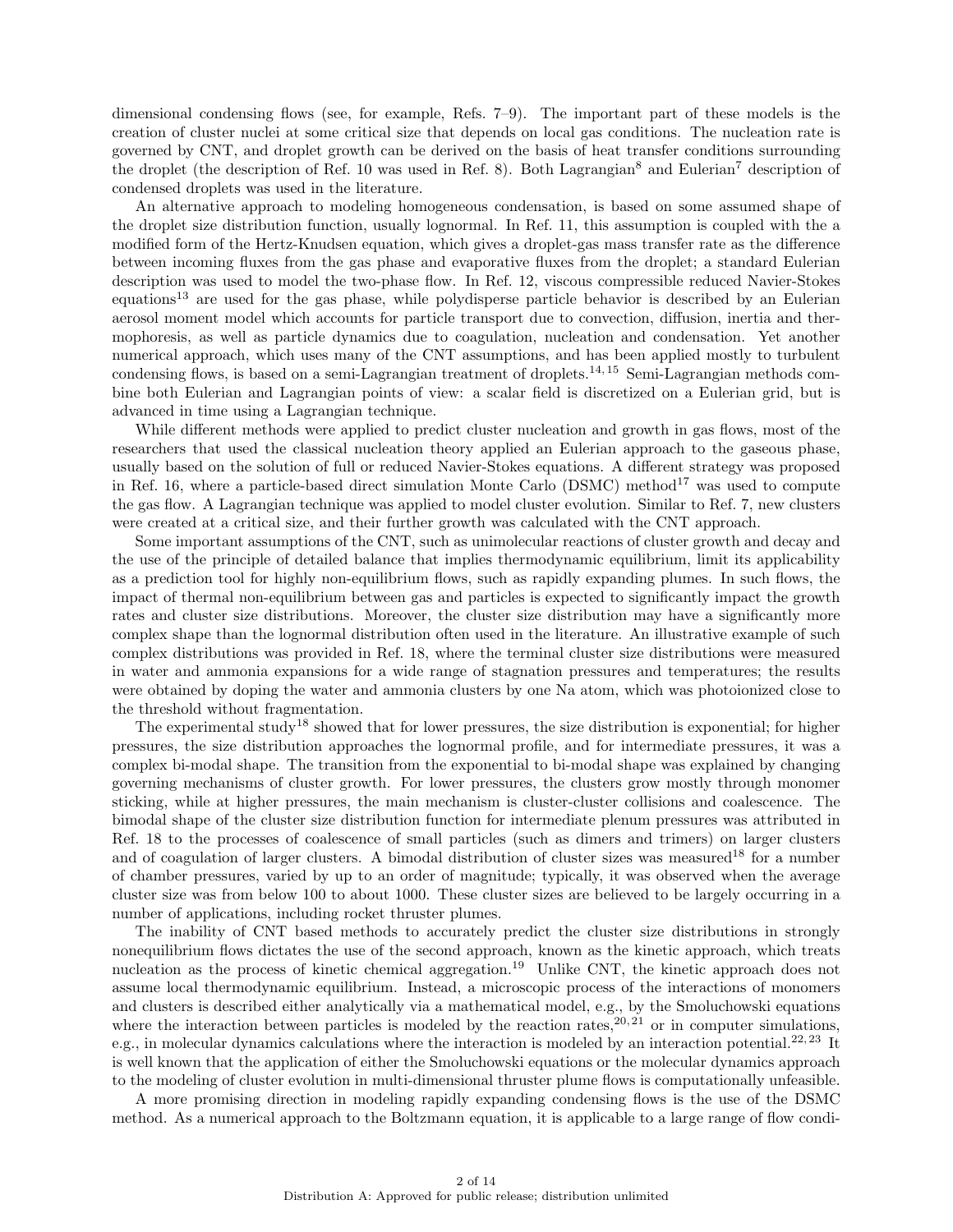tions. In this method, cluster-cluster and cluster-monomer interactions including the multi-body reactions of cluster nucleation can be seamlessly incorporated. Over the last several years, the DSMC method has been extensively and successfully applied to modeling the processes of cluster formation and evolution in supersonic jets.<sup>24, 25</sup> The work of these authors<sup>26</sup> extended the kinetic dimer formation approach of Ref. 27, who assumed that a ternary collision always results in a dimer formation, to include molecular dynamic (MD) simulations for obtaining information on the probability of dimer formation in such ternary collisions. The work<sup>28</sup> used a temperature-dependent probability of formation of argon dimers. Another DSMC-based model, which treats both cluster nucleation and evaporation (RRK<sup>29</sup> technique was used for the latter) from the principles of the kinetic theory, was introduced in Ref. 30.

The downside of using the DSMC method as the modeling approach for condensing plumes is its high computational cost. It may be applied to relatively low density plumes, when the typical size of clusters does not exceed 100-mers. For higher pressures, this approach becomes prohibitively expensive. The most serious numerical limitation of the DSMC method is related to the fact that a large number of simulated particles has to be computed. The required number of simulated particles generally increases as  $n^2$  for 2-D problems, and  $n^3$  for 3-D problems, where n is the gas density. Most of the simulated particles are monomers; the statistical scatter for cluster species is therefore extremely high as compared to the monomers. The use of species weights in the DSMC method is questionable, since clusters, especially for larger pressures, are not a trace species, and thus strongly impact the flow properties through the heat release during the nucleation and cluster growth process.

The main objective of this work is the development of a new method, that would combine the computational efficiency of an Eulerian continuum approach and the physical accuracy of a Lagrangian kinetic approach. The proposed method integrates an Eulerian approach for monomer gas flow based on the solution of Navier-Stokes equations, with a Lagrangian approach for clusters based on a DSMC-like particle-based algorithm. The work is built on the previous effort<sup>30</sup> where the first-principles model of homogeneous condensation was formulated, and all of the most important processes of cluster nucleation and evolution were considered at the microscopic level. The processes included in the model<sup>30</sup> are (i) creation of dimers through the collision stabilization of collision complexes, (ii) elastic monomer-cluster collisions that change the translational and internal energies of colliding particles, (iii) inelastic monomer-cluster collisions that result in monomer sticking, (iv) cluster-cluster coalescence, (iv) evaporation of monomers from clusters. All these processes are present in the new method. In the next sections, the details of the method are discussed, and the homogeneous nucleation rates in argon and water thermal bath environments are analyzed, followed by the validation study that focuses on comparison of cluster growth in plumes with available experimental data on terminal cluster size distribution.

## II. Numerical approach

The main idea of the present numerical method is to calculate gas flow solving the compressible Navier-Stokes equation, model the nucleation process starting from the dimer formation and up using the elementary kinetic theory for cluster-cluster and cluster-monomer collisions, and and exchange the information between the continuum and kinetic parts of the simulation through source terms, so that these parts are fully coupled. Similar to the DSMC method, a finite number of simulated clusters replace the real ones, so that each simulated cluster represents a large number of real particles.

#### A. Eulerian approach to gas phase

The Eulerian-Lagrangian approach with a two-way coupling developed in Ref. 31 to model two-phase plume flows represents the computational framework of the new condensation model. Gas properties are computed using an Eulerian approach based on the solution of the Navier-Stokes equations with appropriate source terms that take into account the impact of condensation process and clusters on the gas flow,

$$
\frac{D\rho}{Dt} + \rho(\nabla \cdot \mathbf{V}) = M,
$$

$$
\rho \frac{D\mathbf{V}}{Dt} - \nabla \cdot \Pi_{ij} = D_i,
$$

$$
\rho \frac{D\mathbf{V}}{Dt} \cdot \mathbf{V} + \nabla p \cdot \mathbf{V} - \nabla \cdot \tau_{ij}) \cdot \mathbf{V} = Q,
$$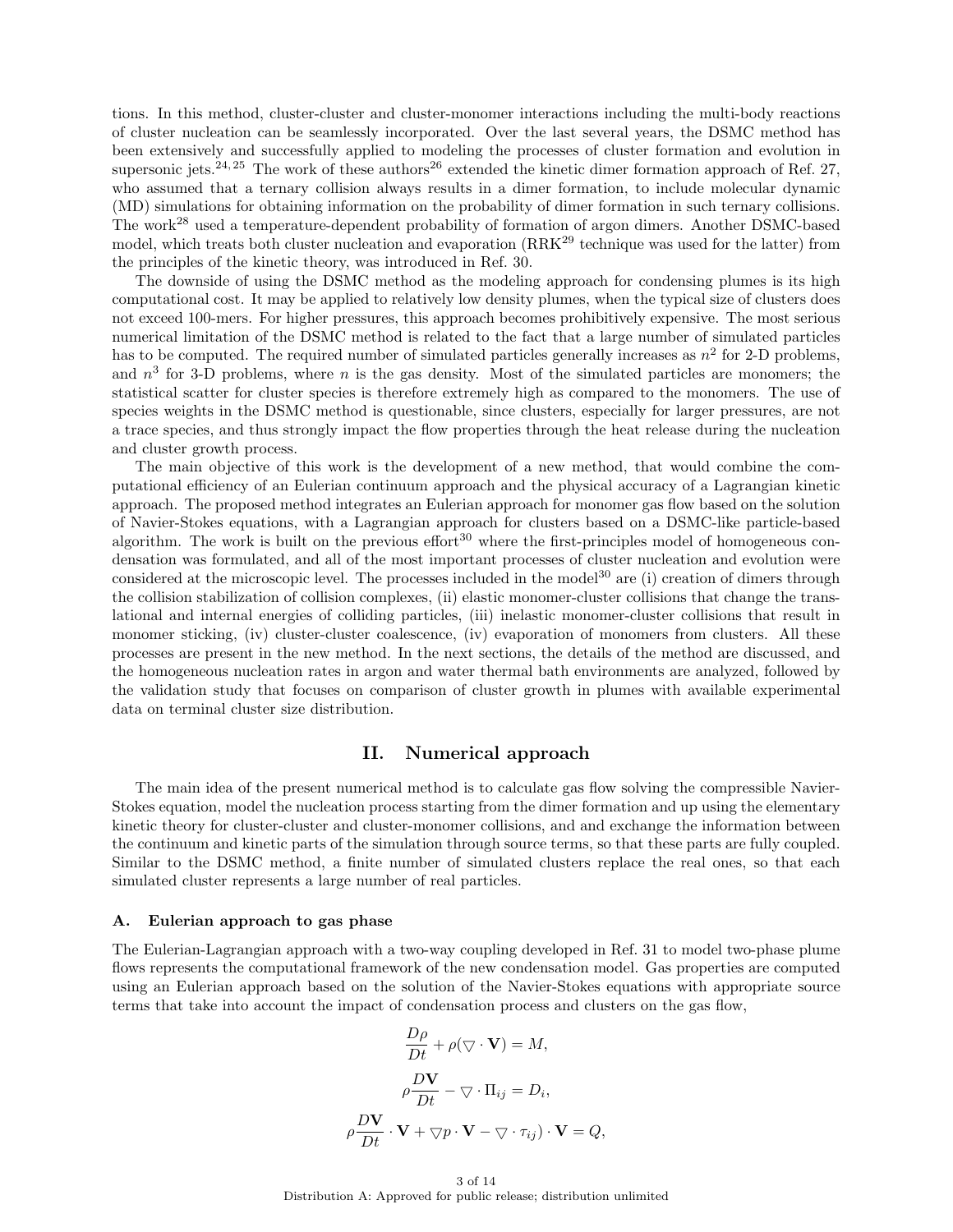where  $M, D_i$ , and  $Q$  are the corresponding mass, momentum, and energy source terms that define the impact of condensation on gas molecules.

The Navier-Stokes equations are solved using Versatile Advection Code (VAC)<sup>32</sup> modified to include the above particle source terms. Particle properties are determined by Lagrangian tracking of particles through the gas flowfield and statistical averaging of particle parameters. For the gas phase, an explicit time integration is used, and the Navier-Stokes equations are solved using the TVD-Lax-Friedrichs scheme with minmod limiter. For the particle phase, a fourth order Adams-Moulton method is used to integrate particle equations of motion.

In the current implementation, the clusters are assumed to be in the translational equilibrium with gas, that is, their macroscopic velocity and translational temperature are assumed to be equal to the corresponding parameters of the gas. At each time step  $\Delta t$ , the clusters are moved by  $\mathbf{v}_i \Delta t$ , where  $\mathbf{v}_i$  is the velocity of the  $i$ -th cluster. Then, the cluster collision relaxation processes are modeled at the kinetic level. These processes, that include the formation of new dimers, monomer-cluster collisions that involve energy transfer between internal and translational modes of colliders, cluster-cluster coalescence, and cluster growth and shrinking due to monomer sticking and evaporation, are described in detail below. After the cluster relaxation processes, the changes in cluster mass and internal energy is evaluated, and then used to calculate the RHS of the Navier-Stokes equations.

#### B. Lagrangian approach to cluster formation and evolution

Replacing the kinetic modeling of gas transport with a continuum approach is justified by the proximity to equilibrium of velocity distribution functions of gas molecules in condensing plumes, where the gas density is fairly large, and mean free path is many orders of magnitude smaller than the characteristic flow size (usually nozzle throat or exit diameter). The cluster nucleation and evaporation processes, though, require kinetic treatment for a number of reasons, most notably non-equilibrium cluster size distribution and the departure from equilibrium of cluster internal energies. Such a kinetic, Lagrangian treatment is therefore proposed in the present work. Although the Lagrangian approach to modeling cluster nucleation follows to some extent the first-principle, fully kinetic approach of the previous work, $30$  it has a number of key differences, mostly related to the fact that monomers are simulated at the continuum level, and thus some approximation has to be used to include cluster-related collisions that involve monomers.

#### 1. Dimer formation

Dimers are formed as a result of a collisional stabilization of collision complexes consisting of two monomers that collide with third particles during their life time; the third particle is needed to carry away extra energy and thus stabilize the dimer. In each stabilization event, there is also an energy release from the potential levels of two monomers that formed the collision complex, to the internal energy modes of the newly created dimer and the third particle, and the translational modes of their relative motion.

The change in the dimer number density as a result of new dimers formed in each cell over a single time step  $\Delta n_d$  is calculated from the known recombination rate and macroscopic gas properties in the cell as follows

$$
\Delta n_d = K_{rec} n^3 \Delta t. \tag{1}
$$

Here,  $K_{rec}$  is the recombination rate and n is gas number density. Then, the number of newly created dimers is given by  $\frac{\Delta n_d V_c}{F_{num}}$ , where  $F_{num}$  is the number of real clusters represented by one simulated cluster (similar to  $F_{num}$  traditionally used in the DSMC method) and  $V_c$  is the cell volume. Generally, any form of temperature dependence may be used to define  $K_{rec}$ ; in this work, a temperature dependence similar to the well known Arrhenius dependence is used,  $K_{rec}(T) = A \times B^{T} \exp(-CT)$ . In this equation, constants A, B and C may be chosen either from values known in the literature, or selected to reproduce analytical dimer formation equilibrium constants.

The initial position of each formed dimer is selected uniformly within the cell, its initial velocity is set equal to the macroscopic velocity of the gas in the cell, and the initial cluster internal energy is sampled as follows. First, the total available energy in the collision complex-third particle collision is assumed to be equal to

$$
E_{tot} = \left(\frac{3}{2}\xi_{int} + \frac{4 - 2\alpha_m}{2} + \frac{4 - 2\alpha_c}{2}\right)kT,
$$
\n(2)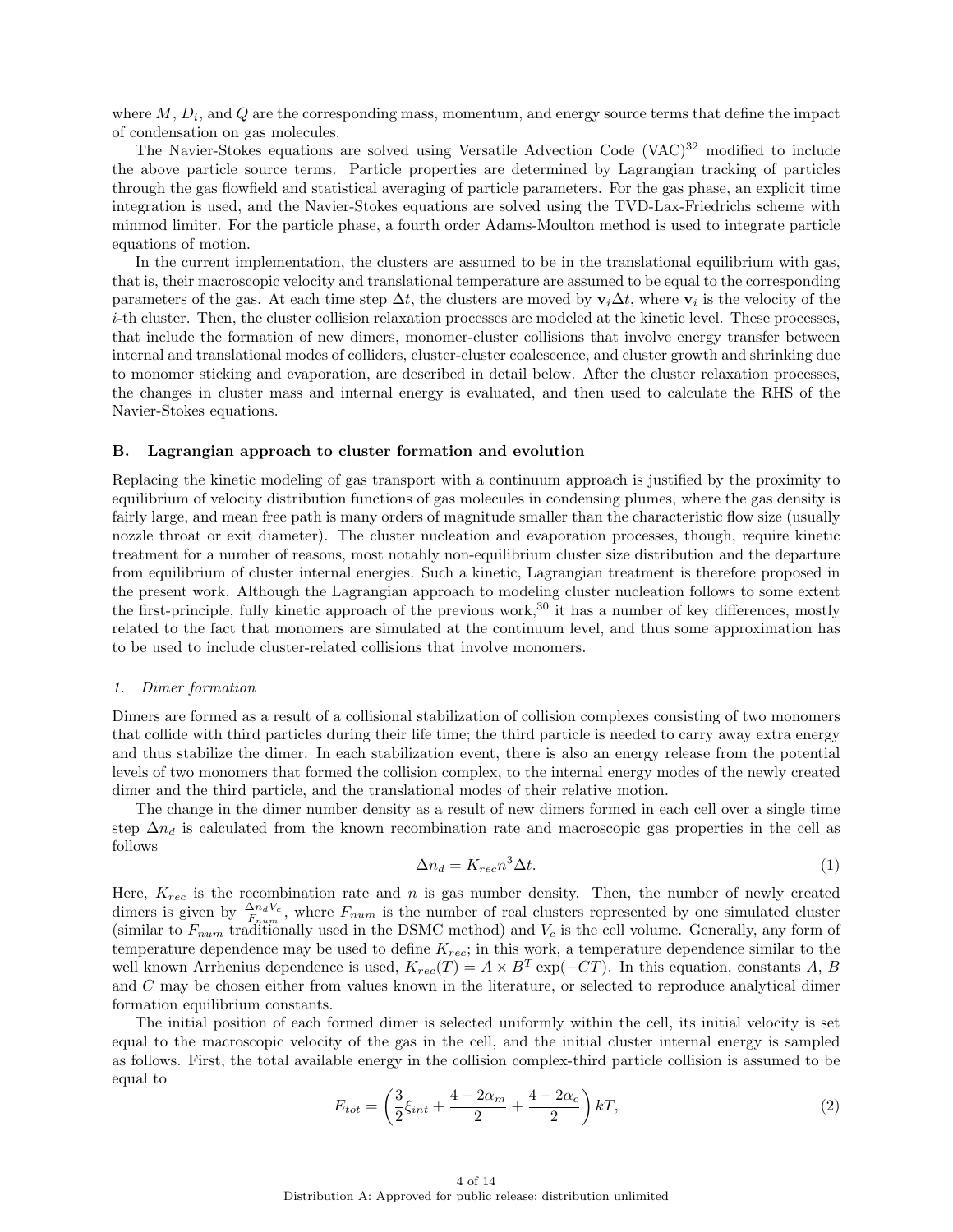where  $\xi_{int}$  is the number of internal degrees of freedom of the monomer (zero if atom), and  $\alpha$  is the VHS model parameter. In this expression, the  $4 - 2\alpha_m$  term corresponds to the number of relative translational degrees of freedom in the monomer-monomer collision, and  $\alpha_m$  corresponds to this type of collision. Similarly,  $4-2\alpha_c$  is the number of relative translational degrees of freedom in the collision complex-monomer collision. After that, the total energy is increased by evaporation (dimer dissociation) energy  $E_{evap}$ , and then split between the newly created dimer and the third particle using the Larsen-Borgnakke (LB)<sup>33</sup> procedure. This procedure, initially developed to model energy transfer between translational and rotational modes of colliding molecules, is based on the assumption that after-collision relative translational and internal energy modes will be populated according to the local equilibrium distribution functions. In this work, the energy transfer was assumed to include all available energy modes, i.e. energy of relative motion of the dimermonomer pair, the internal energy of the monomer, and the internal energy of the dimer. For monomers, only rotational modes are assumed to be exited, since at low gas temperatures in expanding plumes (below 300 K in this work) the excitation of vibrational modes is negligible. The number of internal degrees of the dimer is calculated from the dimer heat capacity  $C_v$ 

$$
\xi^{int} = n \frac{2C_v}{k} - 3,\tag{3}
$$

where n is the number of monomers in the clusters  $(n = 2$  for dimer). Note that this expression is also utilized for larger clusters. The values of heat capacities used in this work for argon and water clusters are taken from Ref. 30.

The dimer formation procedure thus results in the formation of dimers at a given temperature dependent rate, and each of these dimers is characterized by unique internal energy that is then used in the cluster collision and evaporation processes.

#### 2. Inelastic monomer-cluster collisions

The interaction between monomers and clusters is an important process that results in energy transfer between the internal energy modes of clusters and translational modes of colliders. The change in the cluster internal energies greatly impacts the evaporation rates, and thus needs to be properly modeled. It was pointed out in Ref. 30 that when the LB model is used to simulate the energy transfer in monomer cluster collisions, it is reasonable to introduce an inelastic collision relaxation number Z, which defines the probability that a cluster will experience an inelastic collision leading to a change in its internal energy in a single collision as  $P_i = \frac{1}{Z}$ . This means that only every one out of every Z collisions of a cluster will lead to the change in its internal energy. In every collision that involves such a change, the after-collision energies are selected according to the local equilibrium distribution functions. It is thus similar to the rotational and vibrational relaxation numbers  $Z_r$  and  $Z_v$  widely used in the DSMC method. The values of Z were chose<sup>30</sup> to provide good agreement with known theoretical dimer formation equilibrium constants for argon and water.

A similar approach is used in the present model, with one significant exception. Among many monomercluster collisions, only those that cause the cluster internal energy change are important in terms of cluster evolution, and thus only those collisions were modeled. Since the value of  $Z$  is typically larger than one (for example, for water it is 10 for temperatures between 100 K and 300 K), such an approach allows for significant reduction in computational time. The approach therefore is reduced to the analysis of each cluster in the computational domain in terms of possible inelastic collisions with monomers as follows.

First, note that the probability that a cluster will experience an inelastic collision leading to a change in its internal energy during time  $\tau$  is equal to  $p = 1 - \exp(\nu \tau / Z)$ , where  $\nu$  is collision frequency. Time to the next inelastic collision can be sampled as  $\tau_{ie} = -\log(\Re)Z/\nu$ , where  $\Re$  is a random number uniformly distributed between 0 and 1. The algorithm to model inelastic collisions for a given cluster over time step  $\Delta t$  is thus

- 1. Set  $t_{local}$  to 0
- 2. Calculate  $\nu$  and Z as functions of gas macroparameters
- 3. Change  $t_{local} = t_{local} \log(\Re)Z/\nu$
- 4. If  $t_{local} > \Delta t$ , go to the next cluster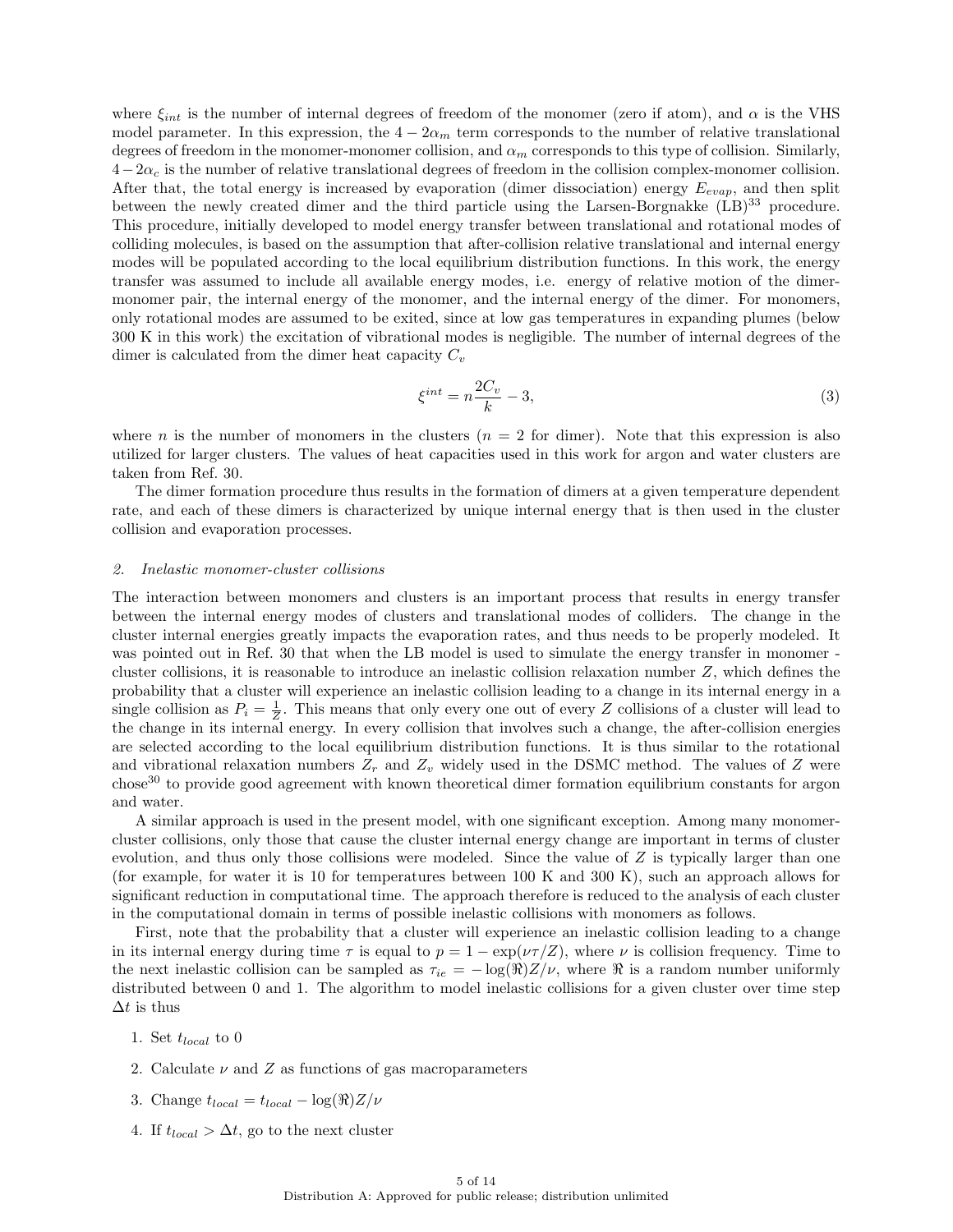#### 5. Perform inelastic collision.

6. Go to step 3

Unlike Ref. 30, where the kinetic, microscopic information on monomers that includes their individual energy states and velocities is available, the present method provides only the macroscopic information such as temperature and number density. While sufficient to calculate the local collision frequency and temperaturedependent internal energy relaxation number  $Z$ , this is not enough to simulate monomer-cluster collisions (Step 5) at the kinetic level. In order to do that, an additional information about the velocity and energy distribution functions of monomers is necessary. In this work, the internal energy of the colliding monomer and the relative translational energy of the colliding monomer-cluster are sampled from the corresponding equilibrium distributions. The total collisional energy, which is a sum of these two energies and internal energy of the cluster, is then redistributed between the relative translational and the internal modes of the cluster and the monomer using the LB model. The numbers of the corresponding degrees of freedom are defined as described in the dimer formation section.

#### 3. Cluster growth and evaporation

The key processes that determine small cluster evolution is sticking and evaporation of monomers off the clusters. In order to drastically reduce the requirements to the minimum time step used in the simulation, and provide accurate account of evaporation and sticking events of a single cluster, the growth and evaporation processes are combined in a single algorithm as follows.

The cluster sticking rate is calculated as  $\nu_s = nP_s \langle \sigma_c g \rangle$ , where  $P_s$  is the probability that a monomer will stick to the cluster after the collision,  $\sigma_c$  is monomer-cluster collision cross-section calculated using the hard sphere model, and g is relative collision velocity. In the hard sphere model, where the collision cross section is written as  $\pi d^2$ , the collision diameter d is written as the average of the diameter of the colliding monomer taken from the VHS model<sup>17</sup> and the cluster diameter obtained through an empirical correlation used extensively in the past (see, for example, Ref. 16),

$$
d_c = 2 \cdot (A \cdot i^{\frac{1}{3}} + B),\tag{4}
$$

where A and B are species-dependent constants, and  $i$  is the number of monomers in the cluster. In this work, the values of A and B were  $2.3 \times 10^{-10}$  m and  $3.4 \times 10^{-10}$  m for argon,<sup>24</sup> and  $1.9 \times 10^{-10}$  m and  $2.4 \times 10^{-10}$  m for water.<sup>34</sup>

For monomer-cluster sticking collision probability, an empirical dependence of the probability on the species diameter d and mass m given in Ref.<sup>35</sup> is used, that may be written as

$$
\epsilon = \frac{d_N^2}{(d_N + d_1)^2} \left(\frac{m_N}{m_N + m_1}\right)^{\frac{1}{2}},\tag{5}
$$

where indices  $N$  and 1 refer to the cluster of a size  $N$  and monomer, respectively.

To evaluate the rate of evaporation of monomers off the cluster surface, the RRK model<sup>29</sup> is used, similar to Ref. 30. Following Ref.,<sup>36</sup> the evaporation rate  $k_e$  is calculated as

$$
k_e = v N_s \left(\frac{E_{int} - E_{evap}}{E_{int}}\right)^{3N-7}
$$
\n(6)

Here, N is the number of monomers in the cluster, v is the vibration frequency,  $N_s$  is the number of surface atoms,  $E_{evap}$  is the evaporation energy, and  $E_{int}$  is the cluster internal energy. For dimers, the exponent  $3N-7$  is replaced with 1. The number of surface atoms  $N_s$  is N for  $N < 5$ ,  $N-1$  for  $4 < N < 7$ , and  $(36\pi)^{1/3}(N^{1/3}-1)^2$  for  $N>6$ . The vibration frequency was taken to be  $2.68\times10^{12}$  s<sup>-1</sup> for water clusters,<sup>37</sup> and  $10^{12}$  s<sup>-1</sup> for argon clusters.<sup>36</sup>

With the evaporation and sticking rates defined by the above expressions, the following algorithm is used to model sticking and evaporation processes.

- 1. Set  $t_{local}$  to 0.
- 2. Calculate sticking and evaporation rates  $\nu_s$  and  $nu_e$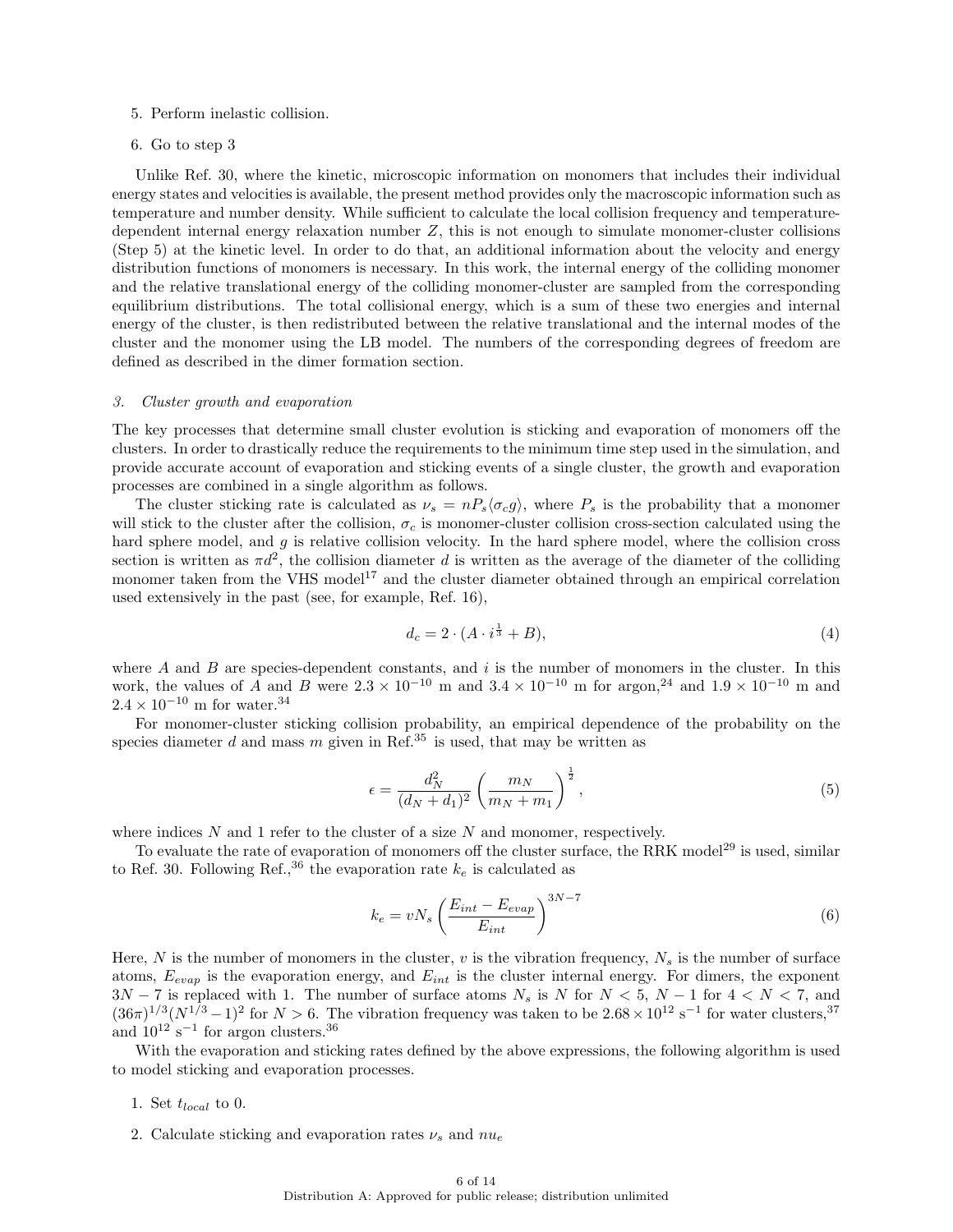- 3. Change  $t_{local} = t_{local} \log(\Re)/(\nu_e + \nu_s)$
- 4. If  $t_{local} > \Delta t$ , proceed to the next cluster
- 5. If  $\Re > \nu_s/(\nu_s + \nu_e)$ , increase cluster size by one monomer (see below)
- 6. Otherwise, evaporate one monomer (see below). If, after evaporation, the cluster becomes a monomer, remove this cluster from the simulation and proceed to the next cluster.
- 7. Return to step 2

For cluster growth, the monomer internal energy and relative translational energy are sampled from the corresponding equilibrium distributions, and the after-sticking cluster internal energy is equal to the sum of cluster pre-collisional internal energy, internal energy of the monomer, relative translational energy, and evaporation energy  $E_{evap}$ .

For cluster evaporation, the cluster internal energy is decreased by  $E_{evap}$ , and the remaining energy is redistributed between the cluster internal modes, internal modes of the departing monomer, and relative translational modes using the LB model. Note here that only cluster internal energy is calculated, while the cluster velocity and monomer properties are assumed to accommodate to the gas properties.

#### 4. Cluster-cluster collisions

The cluster-cluster collisions is an important process that has to be taken into account for accurate description of cluster evolution, since it is the key factor determining the size distribution of larger clusters. Clustercluster collisions have different outcomes which generally may be classified as coalescence and reflexive and stretching separations. The dynamics of water droplet collisions for macroscopic particles was studied experimentally in Ref. 38 where the boundaries between both of the separating collisions and coalescence collision were examined as a function of the size ratio and the Weber number in the wide range of Weber numbers from 1 to 100. For microscopic particles with sizes from dimers to thousand-mers, the authors are not aware of any comparable to Ref. 38 systematic study where the results of cluster collisions would be analyzed for different Weber numbers. Extrapolating the results of Ref. 38 to microscopic particles of interest in this work, one can notice that for typical plume temperatures on the order of 100 K and thus Weber numbers on the order of the unity or less, the clusters would mostly experience coalescence and not separation. However, such an extrapolation, although partially justified for hundred- and thousand-mers, is much more questionable for smaller clusters, where more reflexive collisions may be expected. In this work, in the absence of reliable size and relative velocity dependence of the collision outcome for small clusters, a constant coalescence probability is assumed.

The cluster-cluster collisions are modeled using a conventional DSMC algorithm. The majorant frequency scheme<sup>41</sup> of the DSMC method was utilized for this purpose. At every time step, the current maximum cluster size is obtained in each cell. Then, the majorant collision frequency is calculated based on this maximum cluster size and maximum relative collision velocity evaluated from the local gas temperature. The majorant collision frequency is then multiplied by the coalescence probability, since only the coalescence events are modeled (reflexive separation is believed to have negligible effect on cluster properties, and the stretching separation process is not included in the present model). After a pair of clusters  $K$  and  $L$  is selected for physical collision, the coalescence event is modeled, with the result being a larger cluster M with mass m and internal energy  $E_{int}$  calculated from the properties of colliding clusters using the mass and energy conservation constraints. The laws dictated

$$
m_M = m_K + m_L, \quad E_{int,M} = E_{int,K} + E_{int,L} - Q,
$$

with  $Q = -Q_M + Q_K + Q_L$ , where  $Q_i$  is the energy of vaporization of cluster i.

After all collision and evaporation processes are simulated for a given time step, the mass and energy change over this time step are calculated over all cells in order to be included in the Eulerian gas flow equations. The primary purpose of this step is accurate conservation of all conservative properties in the simulation.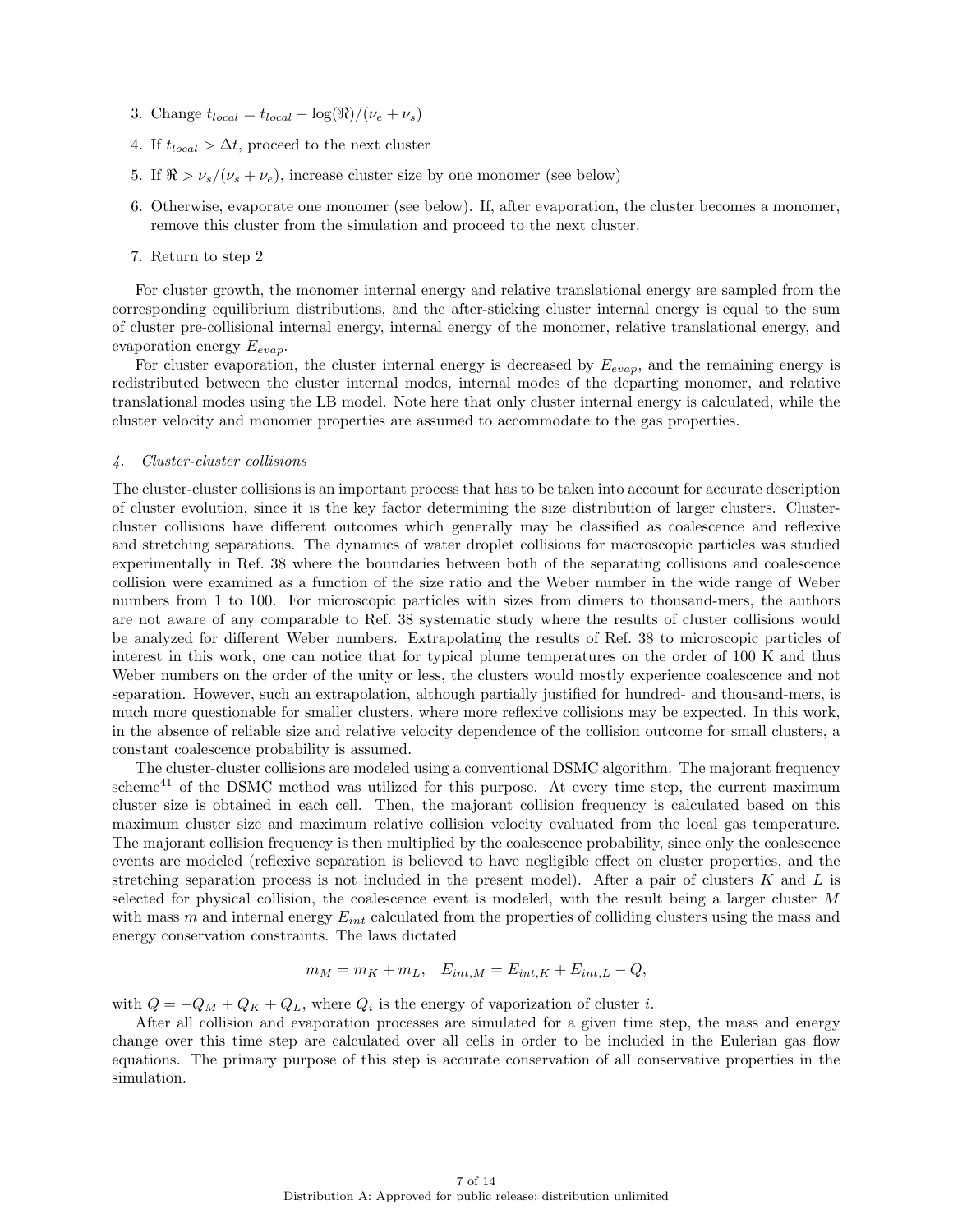# III. Thermal Bath Relaxation

Inelastic cross sections for monomer-monomer and monomer-cluster collision mechanics are needed as part of a comprehensive validation of a kinetic condensation model. These cross sections, in general a function of the translational and internal energy states of pre- and post-collision particles, are unavailable for the species and temperatures desired. However, equilibrium rates for nucleation and evaporation for both water and argon are available in literature. Furthermore, a necessary condition for the model to fulfill is that it produces correct behavior in equilibrium, although it does not guarantee the model will have correct nonequilibrium behavior.

Such equilibrium behavior was modeled in this work by a thermal bath relaxation of both argon and water at various temperature conditions. The equilibrium constants for the formation of clusters were calculated and compared to published results of Refs. 39,40. In addition, they were compared to the previously obtained results of the DSMC based model.<sup>30</sup>

To model argon equilibrium, over 10 million simulated particles were used, and the run was allowed to run until a steady equilibrium value was reached, usually about half a million time steps. The timestep for argon was selected to be  $8 \times 10^{-11}$  s, so that there were much fewer than 1 collision per molecule per timestep, making the results independent of step size. Number density of  $10^{22}$  m<sup>-3</sup> was selected to ensure that clusters made up less than 0.1% of the gas, while maintaining the 10 million particle requirement. This ensured that adequate numbers of particles were present for statistics, and that the clusters did not have a significant impact on the behavior of the gas.

The dimer formation rate  $k_{rec}$  for argon was computed using the stable dimer formation rate from Ref. 39, that is written as

$$
k_{rec} = A \times B^T \exp{-CT}
$$
 (7)

The values of A, B, and C given in Ref. 39 are  $A = 10.15 \times 10^{-44}$  m<sup>6</sup> $\cdot$ molec<sup>-2</sup> $\cdot$  s<sup>-1</sup>, B = -0.278 and  $C = 3.10 \times 10^{-3} \text{ K}^{-1}.$ 

The argon equilibrium rate as a function of temperature is shown in Fig. 1. It is compared with the DSMC results from Ref. 30. There is good agreement between this model and the DSMC results, which were shown to agree with several experimental results. However, there is a breakdown in agreement at higher temperatures where the present model sharply under-predicts the equilibrium constant. The reason for good agreement at lower temperatures is that the temperature dependence of the inelastic collision number Z was chosen to allow this to fit well. However, the under-prediction at higher temperatures occurs regardless of the value of Z chosen. This is acceptable for this work, as the temperatures of further interest all fall within the range of good agreement.



Figure 1. Argon dimer equilibrium rate as a function of gas temperature.

In modeling water equilibrium, about 1 million simulated particles were used, and the process was again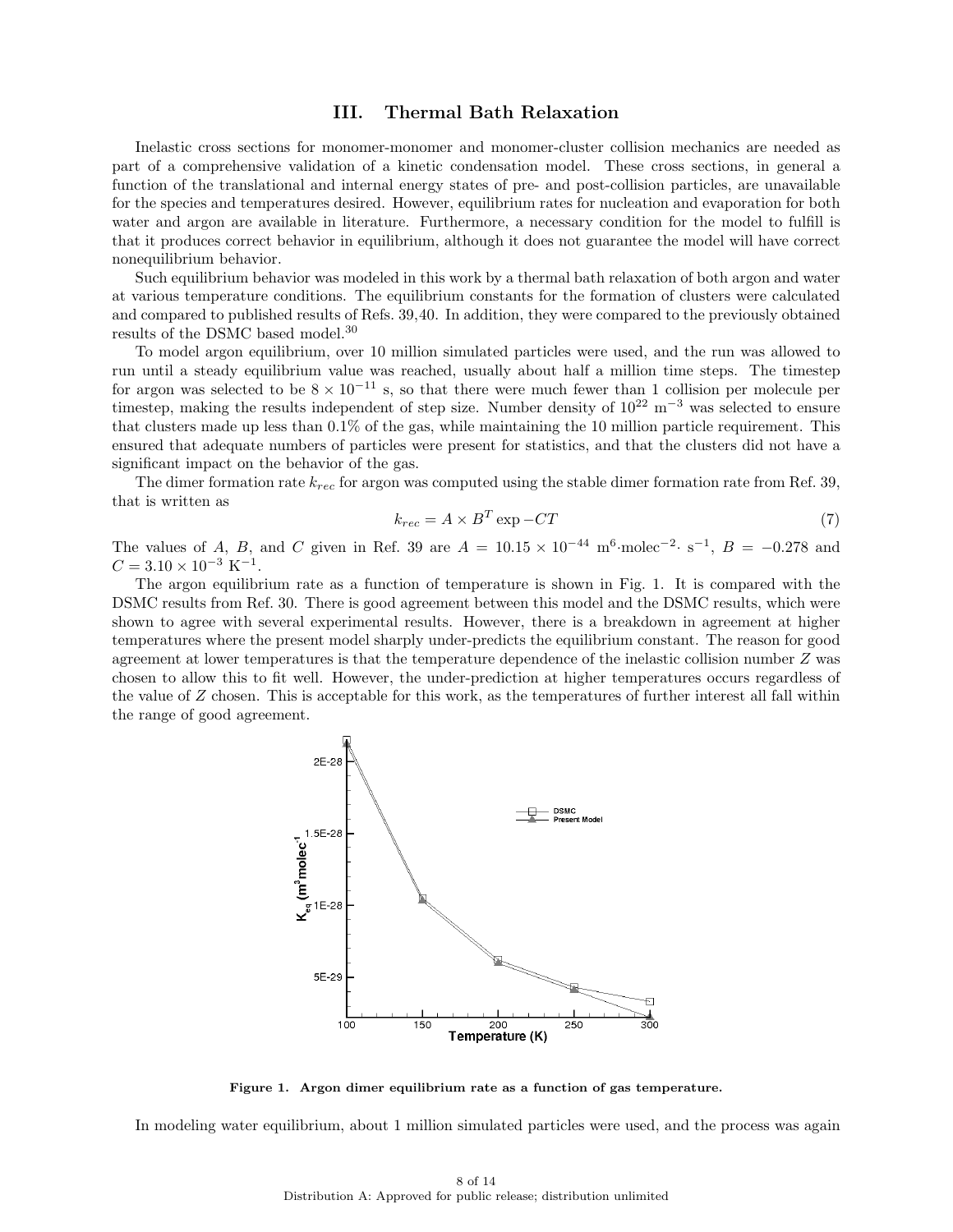allowed to run until a steady equilibrium was reached, about half a million timesteps. The timestep was set at 1×10<sup>−</sup><sup>7</sup> s, which ensured that there were still much fewer than one collision per particle per timestep, but also that the system would reach complete equilibrium within a reasonable number of timesteps. Similar to argon, number density of  $10^{21}$  m<sup>-3</sup> was selected to ensure that clusters were less than 0.1% of the gas while maintaining 1 million simulated particles. Due to the low fraction of clusters, this ensured the behavior of the gas was not influenced by the presence of the clusters. Note that using a smaller gas density does not change the results of the simulations.

The water equilibrium rate is shown in Fig. 2. It is compared with the theoretical predictions.<sup>40</sup> There is good agreement between the current model and the results of Ref. 40 at all temperatures investigated in this work. Furthermore, the parameter Z has relatively small effect on the equilibrium rate for water.



Figure 2. Water dimer equilibrium rate as a function of gas temperature.

The parameter  $Z$ , or inelastic collision number is effectively the inverse probability of the energy transfer between the internal modes of a dimer and the translational modes in the dimer-monomer collisions, was found to be an important factor influencing the magnitude of the equilibrium constant. A possible explanation is as follows. The dimers are formed after three-body collisions, and typically have internal energies smaller than the evaporation energy after those collisions. In argon, the evaporation energy for a dimer is small compared to the typical total collision energy for all the temperatures under consideration.  $(E_{evap}/k \approx 140 \text{ K})$ . This means most dimers have an internal energy in excess of the evaporation energy after only a couple inelastic collisions with monomers for thermal bath temperatures greater than 140 K. With an internal energy larger than the evaporation energy, the lifetime of these dimers is very short, about a picosecond. This means the dimer-monomer energy transfer is the main contributor to quick dimer dissociation. It is important to note that Z has little impact on dimer formation, and only affects the evaporation rates. Therefore, in the range of temperatures of interest, the equilibrium constant for argon was found to be nearly proportional to  $Z^{-1}$ , except for at high temperatures.

For water, the equilibrium constant in much less dependent on Z. This is because the evaporation energy of a dimer is much larger than the translational energy of colliding molecules and dimers. For example, the reduced evaporation energy for water is  $E_{evap}/k \approx 1,800$  K, while the gas temperatures were on the order of 300 K. Therefore,  $K_{eq}$  for water is much less dependent on Z, and is effectively independent of its value.

### IV. Water cluster size distribution in nozzle expansion

The second part of the validation and numerical analysis of the presented condensation model is focused on the nucleation and evolution of small water clusters in a conical nozzle. The study was prompted by the availability of high quality experimental data<sup>18</sup> on terminal size distribution of water clusters in the wide range of flow conditions where the cluster size distribution changes its shape from exponential at low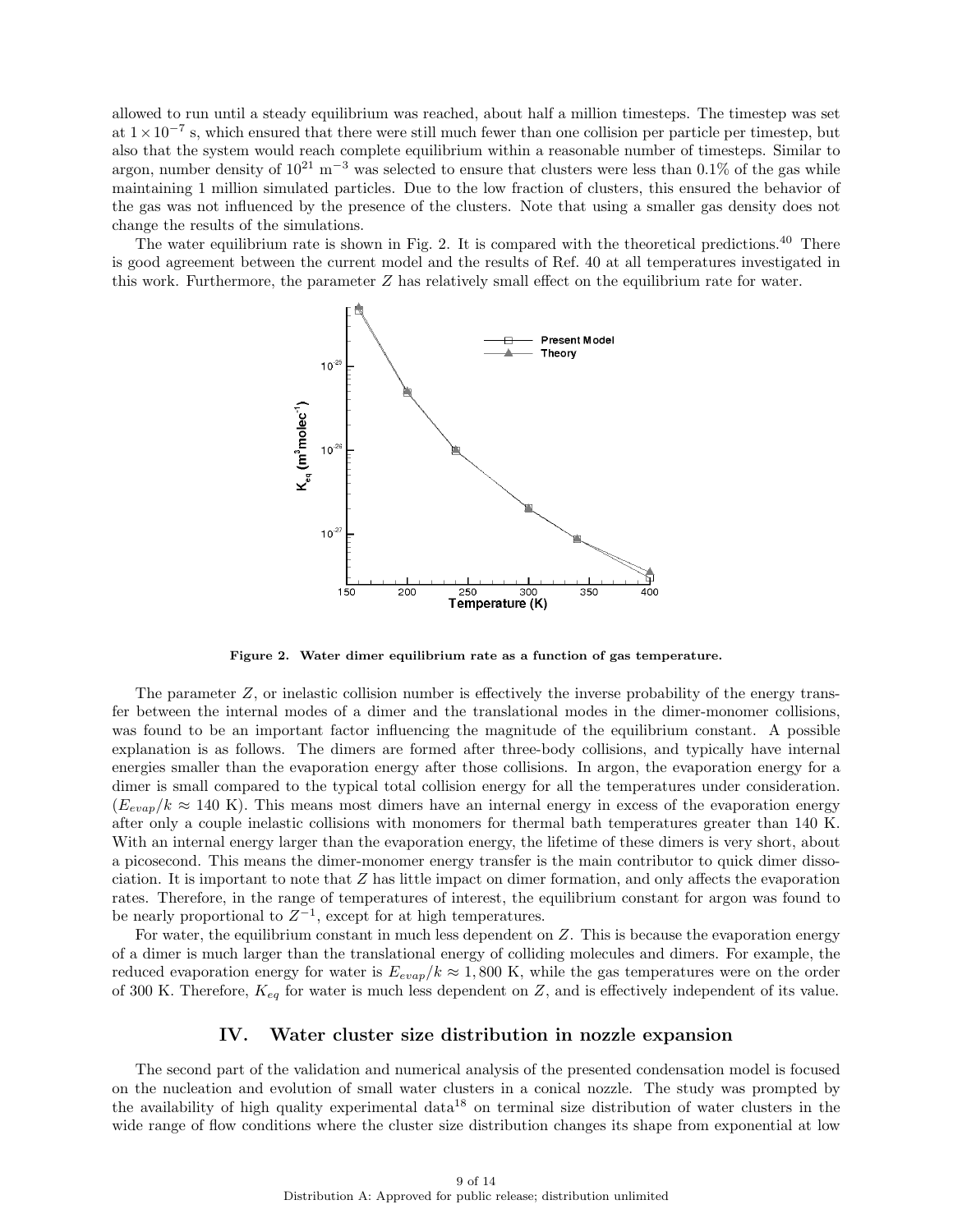pressures to bimodal at intermediate pressure to lognormal at high pressures. The experimental results were obtained by doping the water clusters by one Na atom, which is photoionized close to the threshold without fragmentation. The nozzle is a conical nozzle with a 41◦ opening angle, a total length of 2 mm, and a throat diameter of 50  $\mu$ m. Four different stagnation pressures were computed, considered in Ref. 18, 1.577 bar, 2.173 bar, 5.144 bar, and 8.307 bar, with the corresponding stagnation temperature of 495 K. Since the background pressure effect in the experiment is believed to be small,  $^{42}$  the flow expansion into the vacuum is modeled.

The computations were conducted on a  $500\times150$  spatial grid, with cell sized reduced in radial direction and increased in the axial direction. An adiabatic nozzle nozzle wall condition was used, although previous studies have found that there is no impact of the wall condition on the coreflow were the cluster sizes are recorded. The number of simulated droplets was about 500,000, which was found to provide adequate statistical accuracy for the calculations. The particles were assumed to condense on the nozzle surface. Uniform inflow conditions were imposed at the nozzle throat, calculated from the isentropic flow relations. To compare the cluster size distributions with the terminal distributions<sup>18</sup> measured far downstream from the nozzle, the computed the size distributions in several stations along the nozzle axis were analyzed to provide distance-independent distributions. The domain size was increased in the axial direction from 4 mm for the lowest pressure to 20 mm for the highest pressure to ensure that the size distributions at the exit boundary are essentially frozen.

Typical run time for the lowest pressure under consideration was several hours, and for the highest pressure was up to two days on a single processor computer. Comparing these numbers with those of Ref. 30 where a DSMC method was used to model a 1.577 bar water expansion, the new approach is about 50 times faster than the DSMC based one for the lowest pressure, and this factor will grow significantly with pressure. The reduction in speed is mostly related to the time efficient modeling of gas transport with a continuum method. Since clusters comprise only a relatively small fraction of the particles in the flow, gas transport modeling is the most time consuming part of any DSMC-based technique. Note that species weights for cluster species would reduce the time requirements of a DSMC-based condensation model, but the application of weights is questionable in condensing flows since the condensation significantly changes the gas flow.

Consider first the gas and particle properties along the nozzle axis. The gas translational temperature for the lowest and highest pressures under consideration is shown in Fig. 3. Here,  $X=0$  corresponds to the nozzle throat. As expected, the water nucleation results in noticeable increase in gas temperature due to evaporation heat release. For the 1.577 bar case, the temperature in the plume region is up to 30 K higher when the condensation is included, which is comparable to the magnitude of the temperature in the noncondensing flow. Note a small temperature increase at about 0.25 mm is related to the compression wave that originates near the nozzle throat and propagate to the nozzle axis. It presents both in the condensing and non-condensing flow, and the location is nearly the same since the impact of the condensation is not very significant at this point.



Figure 3. Gas temperature profile along the nozzle axis for  $p_0 = 1.577$  bar (left) and  $p_0 = 8.307$  bar (right).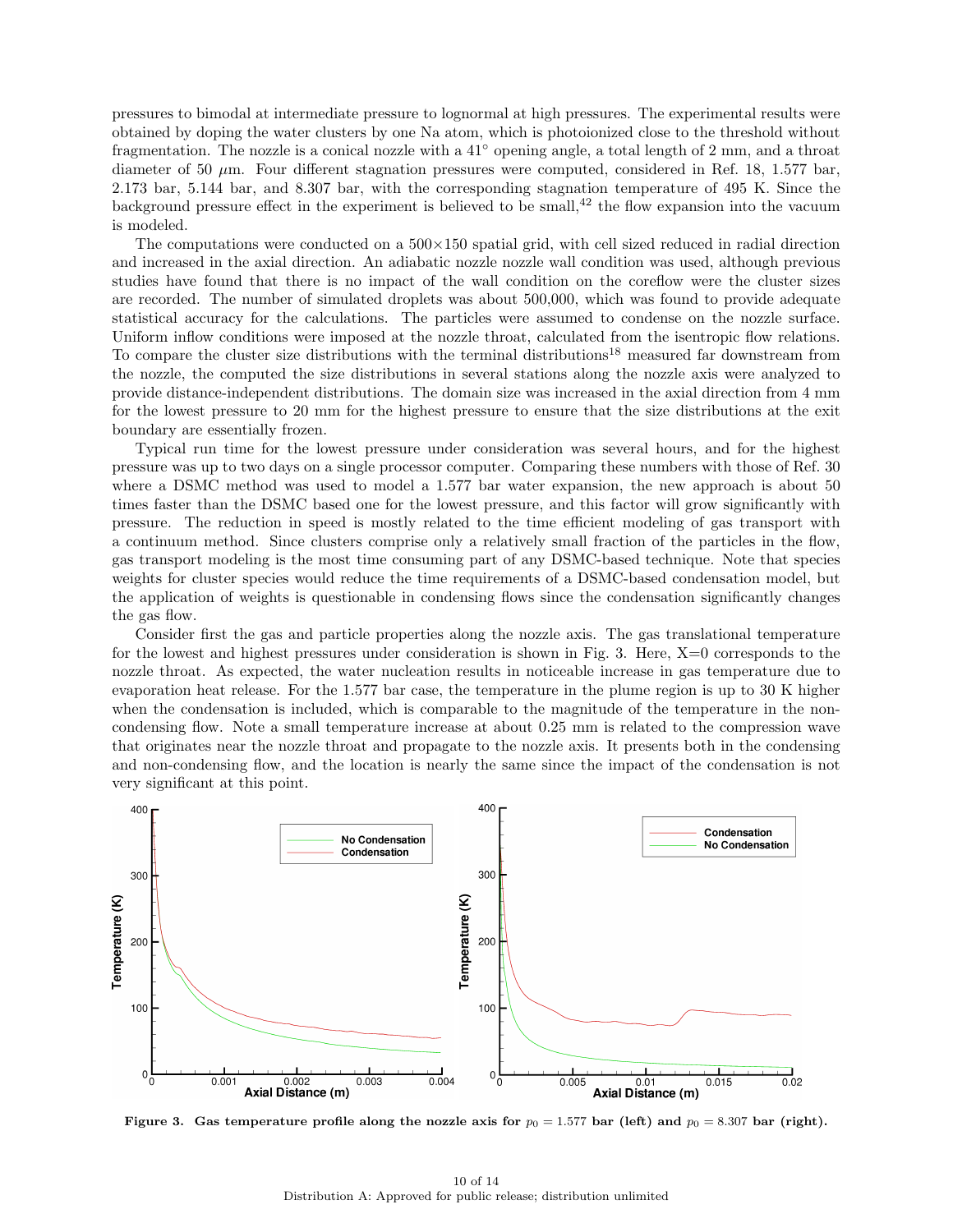For the 8.307 bar case, the influence of the condensation is obvious almost immediately after the nozzle throat (the temperatures start to deviate after the first 100  $\mu$ m from the throat), and in the plume the gas temperature is several times higher in the condensing flow. Note some statistical scatter seen in this figure, where instanteneous gas properties are presented (an interpolation procedure was used here to smooth the results). The instanteneous properties are dependent on current cluster properties, and the use of a finite number of simulated clusters contributes to their scatter. The higher temperatures in the nozzle for the condensing flow cause the formation of a compression wave near the nozzle lip, that propagates downstream and reflects at the axis at  $X \approx 12$  mm. This results in a significant rise in gas temperature.

Consider now the terminal cluster size distributions at different stagnation pressures. Note first that there are several important properties that strongly affect the size distributions, among which are the evaporation heat, heat capacity, monomer sticking and cluster coalescence probabilities. The first two of these properties are mostly functions of the cluster size, and the latter two, being characteristics of binary collisions, depend on the cluster sizes, internal energies, and relative collision velocities. The use of a constant coalescence probability in this work is a significant oversimplification of the actual cluster collision process, primarily related to the lack of information on collisions of small clusters. While the coalescence probability of two relatively large clusters (100-mers and larger) may be reasonably assumed to be close to the unity for Weber numbers on the order of 1, the coalescence of smaller clusters is less likely and for the limiting case of dimer collisions may approach that of monomer sticking, which is about 0.2 for water.

The numerical analysis has shown that the size distribution significantly depends on the coalescence probability, as shown in Fig. 4. The increase in the coalescence probability from 0.25 to 1 results in significant redistribution of cluster sizes and shift from smaller sizes to larger ones. Such a trend is expected, since higher coalescence probability at a given collision rate increases the population of large clusters. Although the coalescence is accompanied by energy release from the electronic structure of smaller clusters to the internal energy of larger clusters, the larger internal energy is then redistributed over a significantly larger number of internal degrees of freedom. The resulting gas temperatures were therefore found not to change noticeably with the coalescence probability.



Figure 4. Computed cluster size distributions for different coalescence probabilities P at  $p_0 = 1.577$  bar (left) and  $p_0 = 2.173$  bar (right).

Comparison of the computed and experimental cluster size distributions<sup>18</sup> for these pressures is presented in Fig. 5. Since the dimers were not measured in Ref. 18, hereafter the experimental points were normalized to match the population of the computed clusters excluding dimers. The case with a coalescence probability of 0.5 gives better agreement with the data, and is therefore shown here. It needs to be mentioned here that a local minimum observed for 6-mers and a local maximum observed for 8-mers is not a statistical fluctuation, but the consequence of the corresponding minimum and maximum in the cluster evaporation energies. Note that for  $p_0 = 1.577$  bar, the best agreement with the data would produce a computation that utilizes a constant coalescence probability between 0.25 and 0.5, whereas for  $p_0 = 2.173$  bar, a larger coalescence probability between 0.5 and 1.0 would produce a better agreement. This is reasonable, since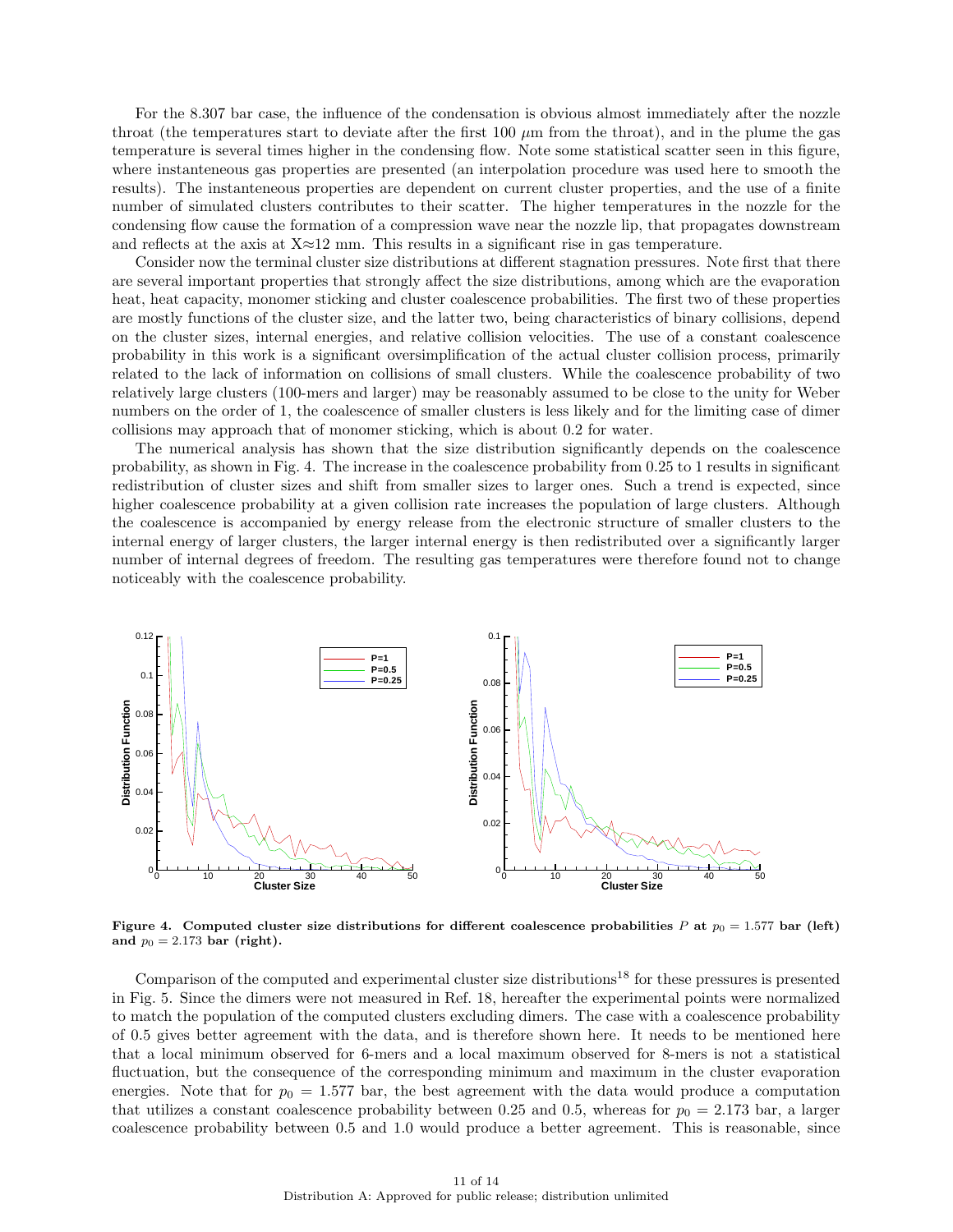higher pressures are generally characterized by higher degree of nucleation and larger cluster sizes, for which the coalescence probability is expected to increase.



Figure 5. Terminal cluster size distributions for  $p_0 = 1.577$  bar (left)and  $p_0 = 2.173$  bar (right): comparison with data.<sup>18</sup>

For the two largest pressures under consideration, the computations with a coalescence probability of 1 provide better agreement with the data, and the corresponding results are shown in Fig. 6. For  $p_0 = 5.144$  bar, the computed location of the second maximum in the distribution function agrees well with the corresponding experimental value, although the population of such clusters is somewhat higher in the experiments. The most noticeable difference is observed in the large cluster tail, where clearly more clusters were observed in the experiment. In the calculation, the large cluster tail is closer to the lognormal shape. Interestingly, the situation is opposite for  $p_0 = 8.307$  bar, for which the tail is somewhat more populated in the numerical prediction. More importantly, the numerical results do not produce a clear bimodal structure at this pressure. Although this is clearly related to some approximations used in the model, more research is needed to single out the most important reason for this. The average cluster sizes for the above computation vs experiment comparisons are summarized in Table IV. There is a reasonable agreement between the results, especially for the three lowest pressures.



Figure 6. Terminal cluster size distributions for  $p_0 = 5.144$  bar (left)and  $p_0 = 8.307$  bar (right): comparison with data.<sup>18</sup>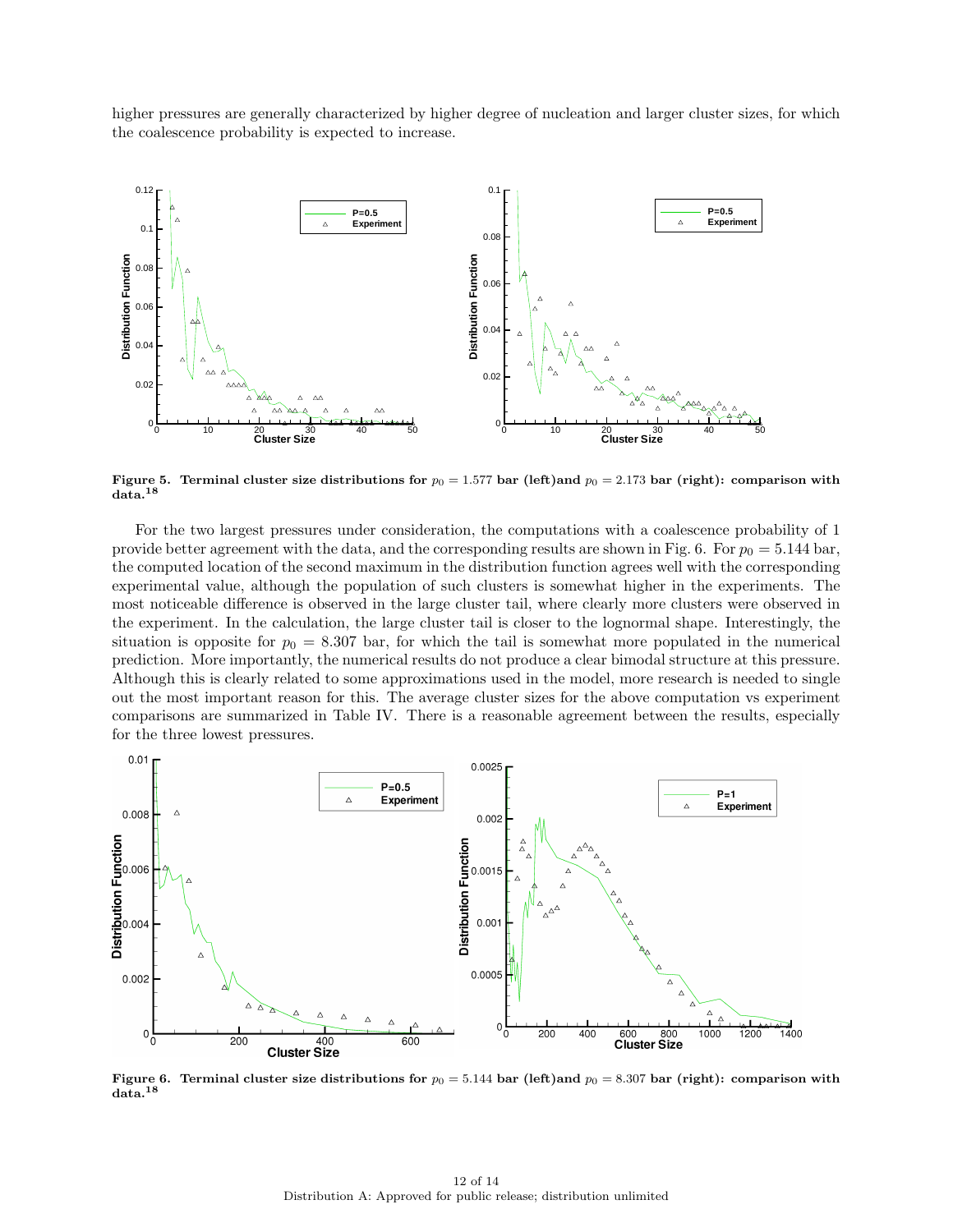| Stagnation pressure, bar Computation Experiment |     |     |
|-------------------------------------------------|-----|-----|
| 1.577                                           | 12  |     |
| 2.173                                           | 18  | 20  |
| 5.144                                           | 107 | 80  |
| 8.307                                           | 417 | 338 |

Table 1. Averate computed and measured cluster sizes at different pressures.

# V. Conclusions

New method for modeling homogeneous condensation is presented, based on Eulerian description of gas phase coupled with a Lagrangian approach to the cluster phase. A continuum, Euler / Navier-Stokes solver VAC is used to model the gas transport, and a kinetic particle solver is developed in this work to simulate cluster nucleation and growth. The conservation of properties is enforced through a two-way coupling, with gas properties influencing the cluster evolution through the dimer formation and monomer-cluster collisions (both elastic and inelastic), and mass, momentum, and energy transfer from the cluster to the gas phase conducted through source terms in the continuum equations. The proposed approach is orders of magnitude faster than a comparable approach based on the DSMC method. Note also that it may easily be extended to model heterogeneous condensation.

The following cluster-related processes are taken into account in the kinetic solver: (i) collisional dimer formation that uses theoretical temperature-based dimer formation rates defining the number of dimers created in each cell per time step, (ii) elastic monomer-cluster collisions that change the translational and internal energies of colliding particles, with energy transfer modeling using the Larsen-Borgnakke model, (iii) inelastic monomer-cluster collisions that result in monomer sticking, (iv) cluster-cluster coalescence simulated with a conventional DSMC collision algorithm based on the majorant frequency scheme, and (v) evaporation of monomers from clusters based on the RRK model.

The new model was found to reproduce well the known theoretical dimer formation equilibrium constants for two gases under consideration, argon and water. Water nozzle expansion was modeled with the stagnation pressure ranging from 1.5 bar to 8.3 bar, which corresponds to the average cluster size increasing from below 10 to over 300. The results on the terminal cluster were found sensitive to the cluster coalescence probability, with the average cluster size increasing significantly when this probability was increased from 0.25 to 1. Comparison with available experimental data have shown good agreement at lower pressures, and somewhat worse agreement at the highest pressure under consideration, where no visible bimodal size distribution structure was noticed in the calculations.

# VI. Acknowledgments

The authors are extremely thankful to Prof. Udo Buck for his support and patience in explaining experimental setup and data, and providing additional data on cluster size distributions, Dr. Matthew Braunstein for his help with water binding energy analysis, and Dr. Y. Scribano for providing additional data for water dimer equilibrium constant and heat capacity. The work was supported by the Air Force Office of Scientific Research.

# References

<sup>1</sup>Simmons, F.S. Rocket Exhaust Plume Phenomenology, The Aerospace Corporation Aerospace Press Series, Published by AIAA, 2000, 286p.

<sup>2</sup>R. T. V. Kung, L. Cianciolo, and J. A. Myer, "Solar Scattering from Condensation in Apollo Translunar Injection Plume," AIAA J. 13 (4), 432-437 (1975)

<sup>3</sup>Prandtl 1936 Atti del Convegno Volta, 1st edn., vol. XIV. Roma: Reale Academia D'Italia.

<sup>4</sup>X. LUO, G. LAMANNA, A. P. C. HOLTEN, M. E. H. van DONGEN, Effects of homogeneous condensation in compressible flows: Ludwieg-tube experiments and simulations, J. Fluid Mech. (2007), vol. 572, pp. 339-366.

<sup>5</sup>F. Abraham, *Homogeneous Nucleation Theory: The Pretransition Theory of Vapor Condensation* (Academic Press, New York, 1974).

<sup>6</sup>J. E. McDonald, Am. J. Phys. 31, 31 (1963).